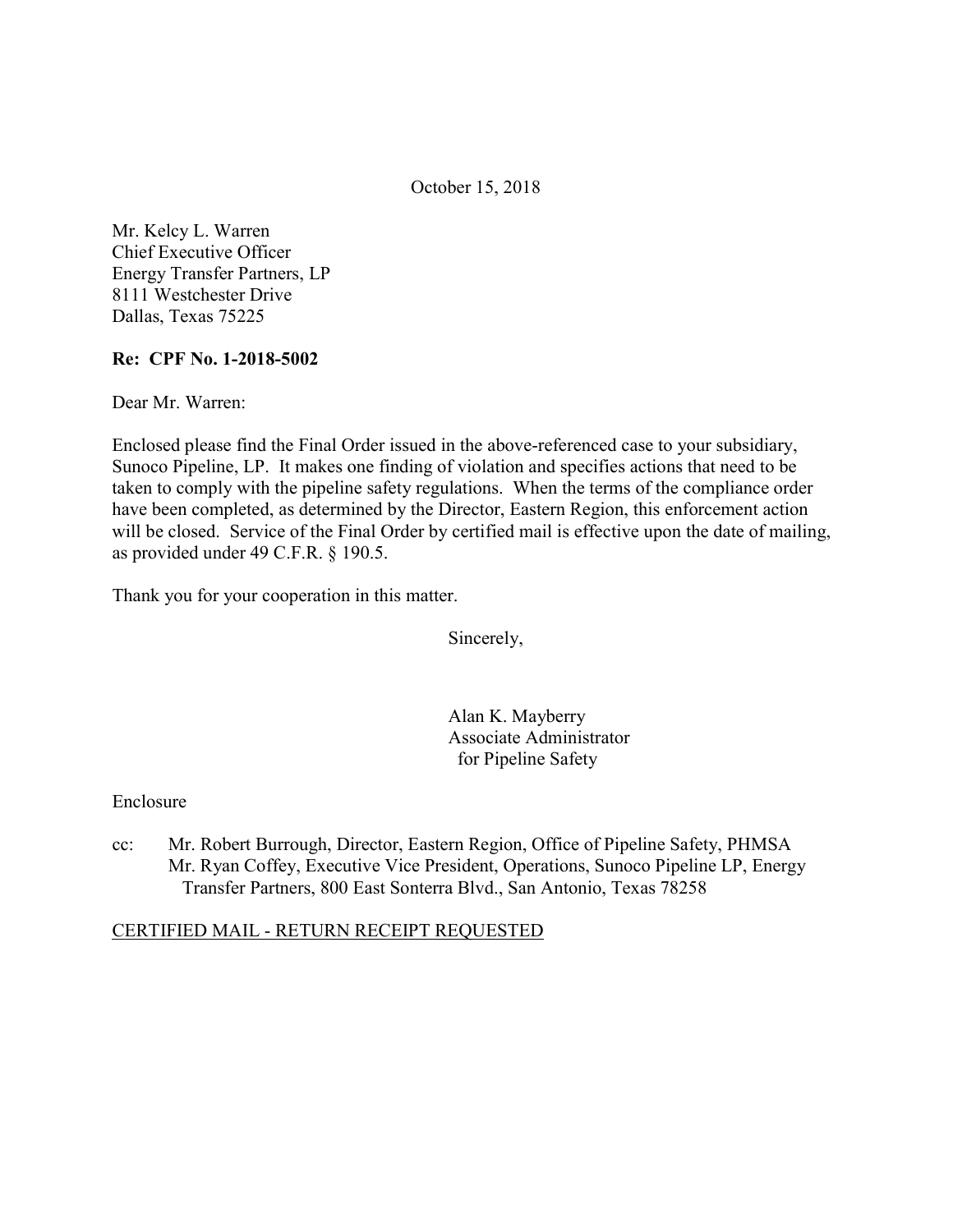### U.S. DEPARTMENT OF TRANSPORTATION PIPELINE AND HAZARDOUS MATERIALS SAFETY ADMINISTRATION OFFICE OF PIPELINE SAFETY WASHINGTON, D.C. 20590

)

)

)

In the Matter of  $\qquad \qquad$  )

Sunoco Pipeline, LP, (2018-5002) a subsidiary of Energy Transfer Partners, LP, )

 $\qquad \qquad \Box$ 

 $\mathcal{L}_\text{max}$  and  $\mathcal{L}_\text{max}$  and  $\mathcal{L}_\text{max}$  and  $\mathcal{L}_\text{max}$ 

Respondent. )

1

#### FINAL ORDER

 From March 27 through 31, 2017, pursuant to 49 U.S.C. § 60117, a representative of the Pipeline and Hazardous Materials Safety Administration (PHMSA), Office of Pipeline Safety (OPS), conducted an on-site pipeline safety inspection of the facilities and records of Sunoco Pipeline, LP's (Sunoco or Respondent) Mariner East 2 (ME2) pipeline project near Hopedale, Ohio. ME2 is a project to expand takeaway capacity for the transportation of natural gas liquids (NGLs) from the Marcellus and Utica Shales areas in Western Pennsylvania, West Virginia, and Eastern Ohio to destinations in Pennsylvania, including the Marcus Hook Industrial Complex on the Delaware River, where they are processed, stored and distributed to local, domestic and waterborne markets.<sup>1</sup> Sunoco is a subsidiary of Energy Transfer Partners, LP (ETP).<sup>2</sup>

 As a result of the inspection, the Director, Eastern Region, OPS (Director), issued to Respondent, by letter dated January 11, 2018, a Notice of Probable Violation and Proposed Compliance Order (Notice). In accordance with 49 C.F.R. § 190.207, the Notice proposed finding that Sunoco had violated 49 C.F.R. § 195.204, and proposed ordering Respondent to take certain measures to correct the alleged violation.

 Sunoco responded to the Notice by letter dated February 12, 2018 (Response). The company did not contest the allegation of violation but provided information concerning the corrective actions it was taking. Respondent did not request a hearing and therefore has waived its right to one.

# FINDING OF VIOLATION

 In its Response, Sunoco did not contest the allegation in the Notice that it violated 49 C.F.R. Part 195, as follows:

 $\frac{1 \text{ https://www.energytransfer.com/ops} \text{mirror} \text{ east} \text{ 2.aspx}}{1 \text{ last accessed July 26, 2018}}$ .

 $2$  See http://www.sunocologistics.com/ (last visited July 31, 2018).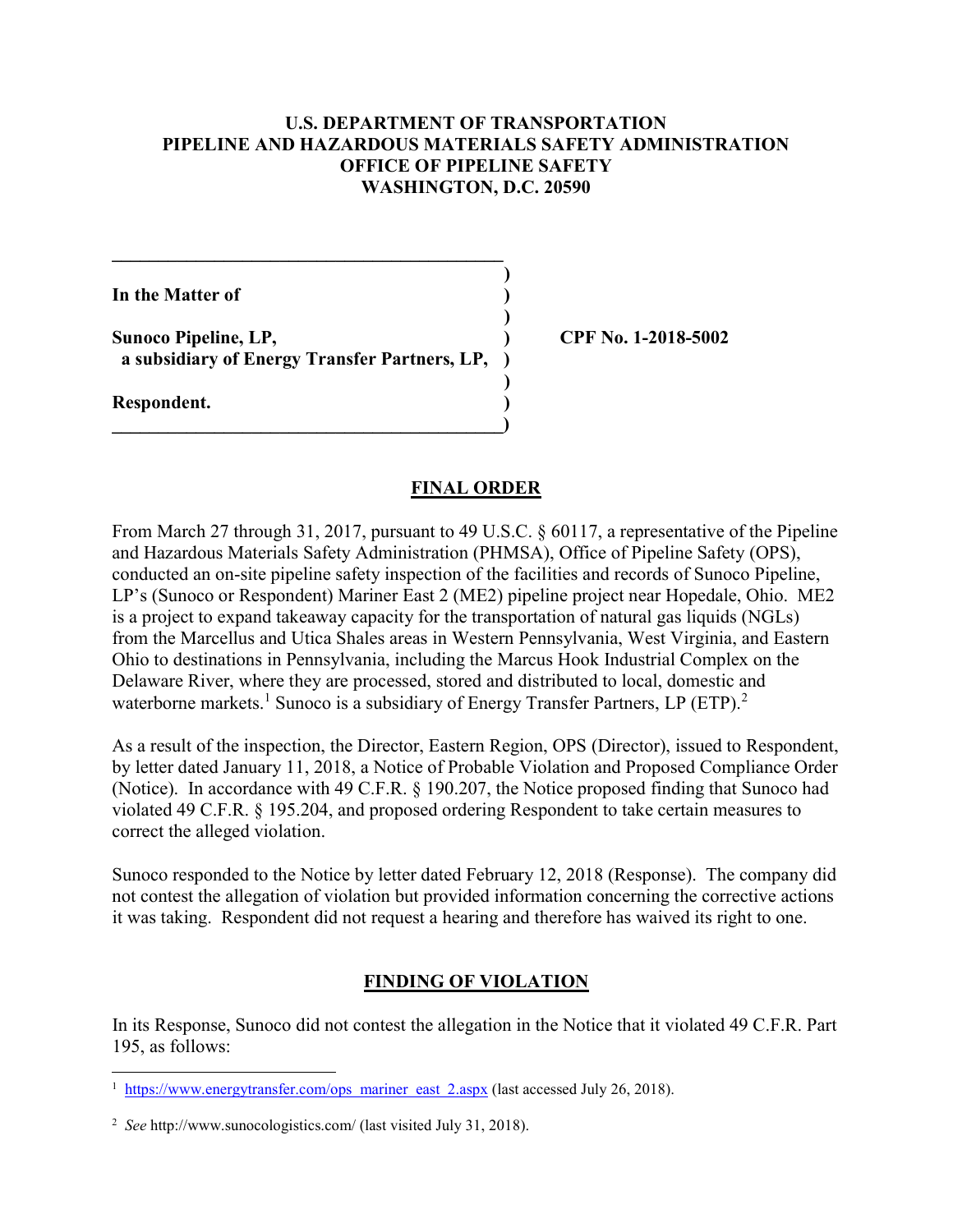Item 1: The Notice alleged that Respondent violated 49 C.F.R. § 195.204, which states:

#### § 195.204 Inspection—general.

 Inspection must be provided to ensure that the installation of pipe or pipeline systems is in accordance with the requirements of this subpart. Any operator personnel used to perform the inspection must be trained and qualified in the phase of construction to be inspected. An operator must not use operator personnel to perform a required inspection if the operator personnel performed the construction task requiring inspection. Nothing in this section prohibits the operator from inspecting construction tasks with operator personnel who are involved in other construction tasks.

 The Notice alleged that Respondent violated 49 C.F.R. § 195.204 by failing to conduct inspections to ensure that the installation of pipe or pipeline systems was in accordance with the requirements of Subpart D of Part 195. Specifically, the Notice alleged that Sunoco failed to provide adequate inspection of pipe-bending activities during the ME2 project to ensure each field bend complied with § 195.212(b), "Bending of pipe."

 During the inspection, the OPS inspector observed numerous coating scrapes on at least five segments of pipe that were strung out in a linear fashion to the right-of-way, east of the pipeline installation near Markets Hopedale Cryogenic Plant in Hopedale, Ohio. Several segments of the pipe had severe coating damage, and at least one joint of pipe had a gouge that extended into the wall of the pipe. Markings on the pipe indicated that the segments had been subject to field bending.

 When the OPS inspector inquired about the cause of the damaged segments and whether the gouged segment was serviceable, Sunoco responded that a bending machine was the cause of the damage and the bending machine had been repaired on November 18, 2016, the same day the gouged segment was subject to field testing.<sup>3</sup> Sunoco also provided a report titled "Bending Layout/D02.07," dated November 18, 2016, which documented the company's inspection of pipe for that day. The report indicated that that pipe number 9567161903, identified by Sunoco as the gouged segment of pipe, was subjected to field bending which resulted in damage to the outside wall of the pipe; however, the segment was not marked by the Sunoco inspector, as no notations were made in the "Rejects" column of the report.<sup>4</sup>

 Additionally, the OPS inspector requested a copy of Sunoco's pipe-bending procedures and specifications. In its Response, Sunoco provided its Scope of Work documents for the ME2 project, DOT 195 Maintenance Manual, SEC. 195.212: Bending of Pipe (last revised 04/03/04), and its Inspector Manual (revision 2, dated 2/17/14). The OPS inspector reviewed these documents and found that they did not include either a process for inspection of field bending or

1

<sup>&</sup>lt;sup>3</sup> Exhibit A-03 to the Pipeline Safety Violation Report (Violation Report) (on file with PHMSA).

<sup>&</sup>lt;sup>4</sup> Exhibit A-02 to the Violation Report.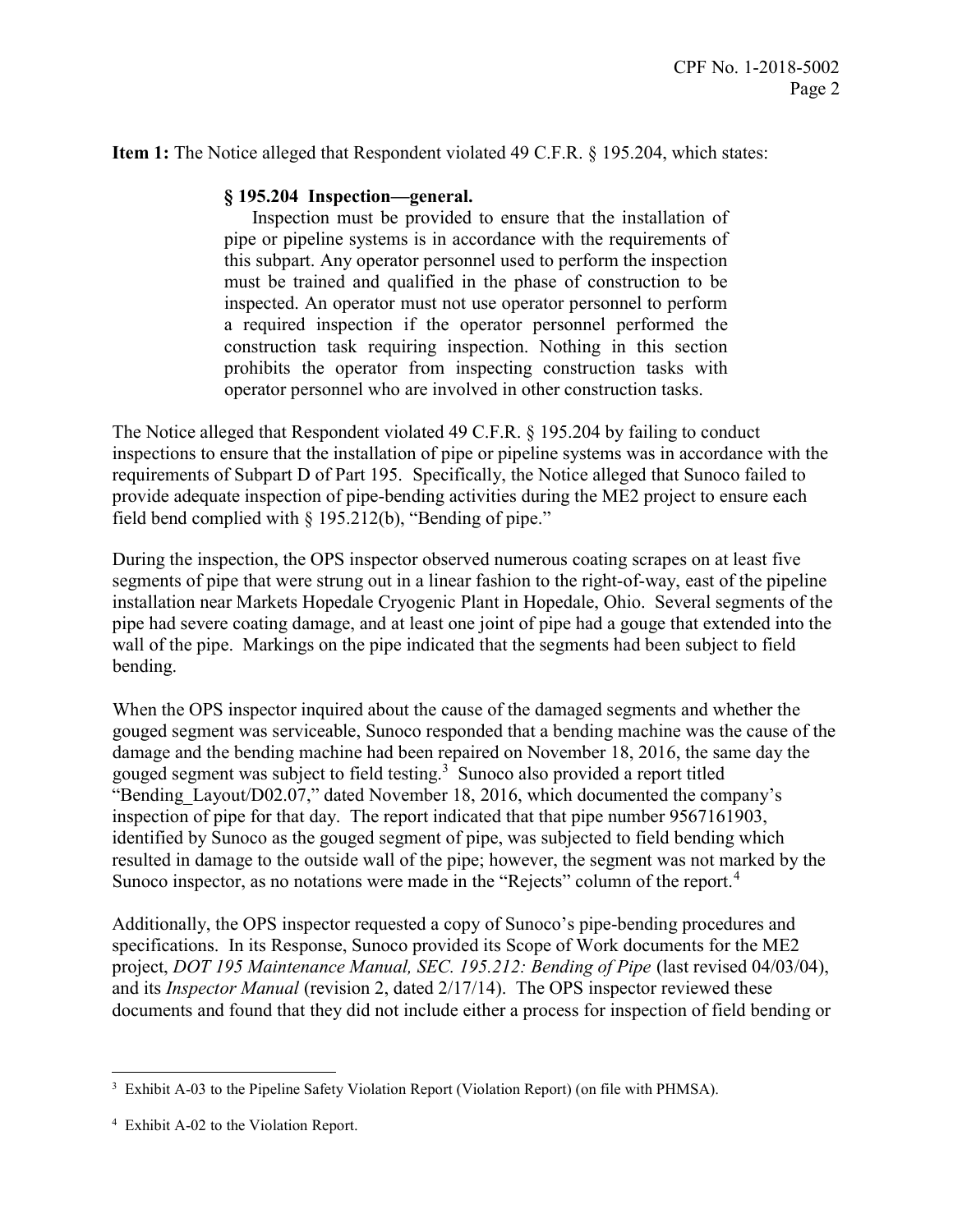criteria for the rejection of field bends. In fact, field bends are only mentioned in Sunoco's DOT 195 Maintenance Manual, which states:

> 4. No pipe shall be permitted in the pipeline with buckles, wrinkles, distortion, denting, flattening, gouging, grooves, or notches. Any bend rejected by the Owner's Representatives shall be removed from the line at the Contractor's expense, and the pipe thus removed will be charged to the Contractor as damaged material.

 According to the Notice, it was not until the OPS inspector had inquired about the cause of the damaged segments did Sunoco adequately inspect the pipe segment at issue and remove it from service.

 Respondent did not contest this allegation of violation. Additionally, Sunoco stated that ETP was in the process of integrating specifications, standards and procedures with Respondent, and as a part of this integration, ETP will implement the recommended provisions for inspection, acceptance and/or rejection of field bending during construction projects.

 Accordingly, based upon a review of all of the evidence, I find that Respondent violated 49 C.F.R. § 195.204 by failing to adequately inspect the pipe bending during the installation of pipe for the ME2 project in accordance with the requirements of Subpart D of Part 195, in particular § 195.212.

 This finding of violation will be considered a prior offense in any subsequent enforcement action taken against Respondent.

# COMPLIANCE ORDER

 The Notice proposed a compliance order with respect to Item 1 in the Notice for a violation of 49 C.F.R. § 195.204. Under 49 U.S.C. § 60118(a), each person who engages in the transportation of hazardous liquids or who owns or operates a pipeline facility is required to comply with the applicable safety standards established under chapter 601. Pursuant to the authority of 49 U.S.C. § 60118(b) and 49 C.F.R. § 190.217, Respondent is ordered to take the following actions to ensure compliance with the pipeline safety regulations applicable to its operations:

> 1. With respect to the violation of § 195.204 (Item 1), Respondent must revise its procedures and/or specifications to include adequate provisions for the inspection and acceptance and/or rejection of field bending during construction projects. Sunoco shall provide these amended procedures and/or specifications within 60 days of receipt of the Final Order.

 The Director may grant an extension of time to comply with any of the required items upon a written request timely submitted by the Respondent and demonstrating good cause for an extension.

It is requested that Respondent maintain documentation of the safety improvement costs